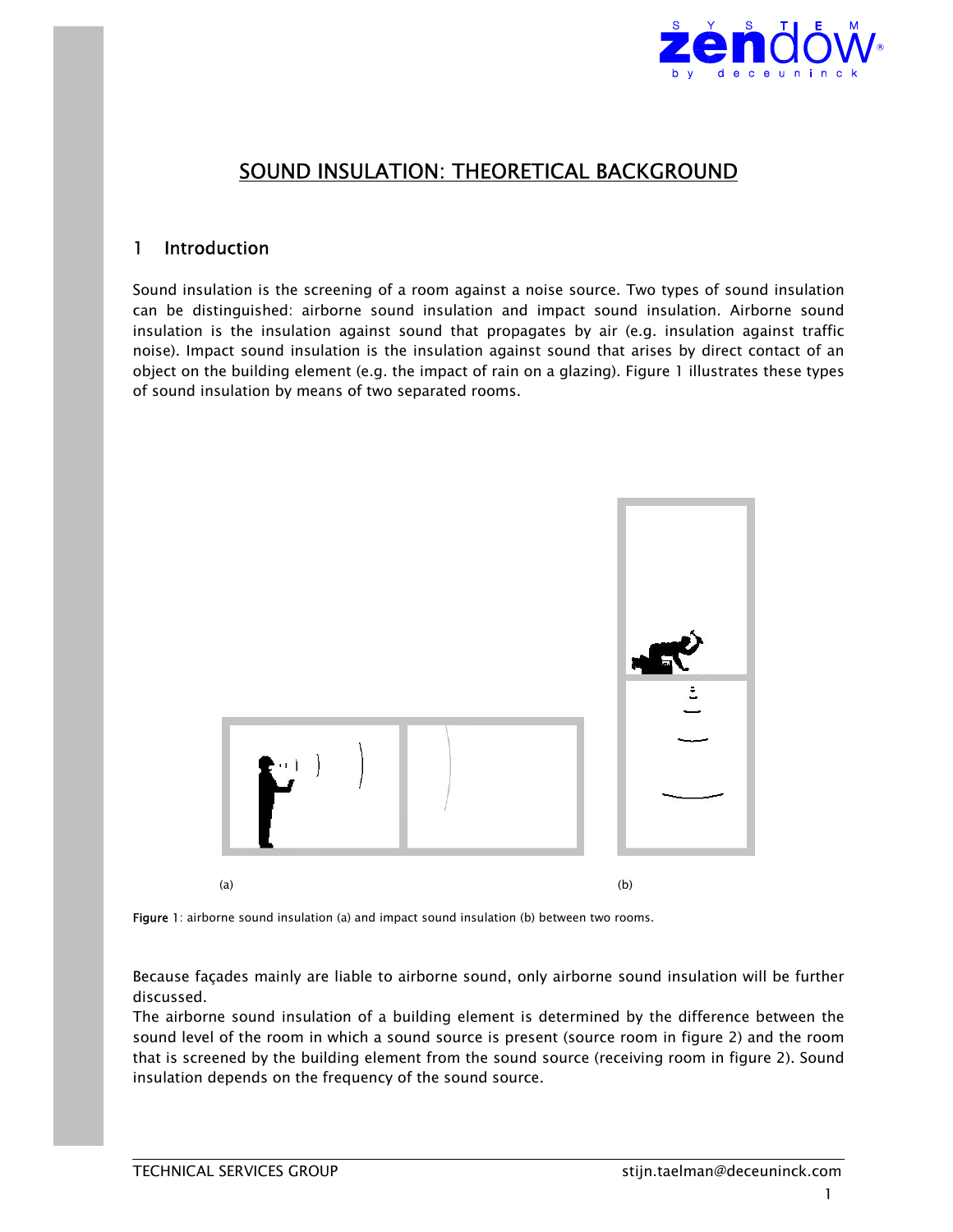



Figure 2: measurement of the airborne sound insulation of a building element.

The sound level is expressed in dB and determines the 'strength' of the sound source. The sound of a whistling bird (50 dB) is for example stronger than the sound of a falling leaf (10 dB); the key of a piano can be struck hard or soft.

Sound can be one single frequency (e.g. musical notes), but is usually made up of a number of frequencies (e.g. traffic noise). A frequency is expressed in Hz and determines the 'pitch' of the sound source. Frequencies can be distinguished into three categories: low tones, mid tones and high tones (figure 3). The frequency range of urban road traffic is concentrated around the low tones whereas a singing teakettle rather consists of high tones. Figure 3 arranges examples of sound sources in order of their strength and frequency range.

First this paper examines how airborne sound insulation can be characterized. Subsequently the importance of airborne sound insulation is discussed. Finally the factors that influence airborne sound insulation of windows are explored.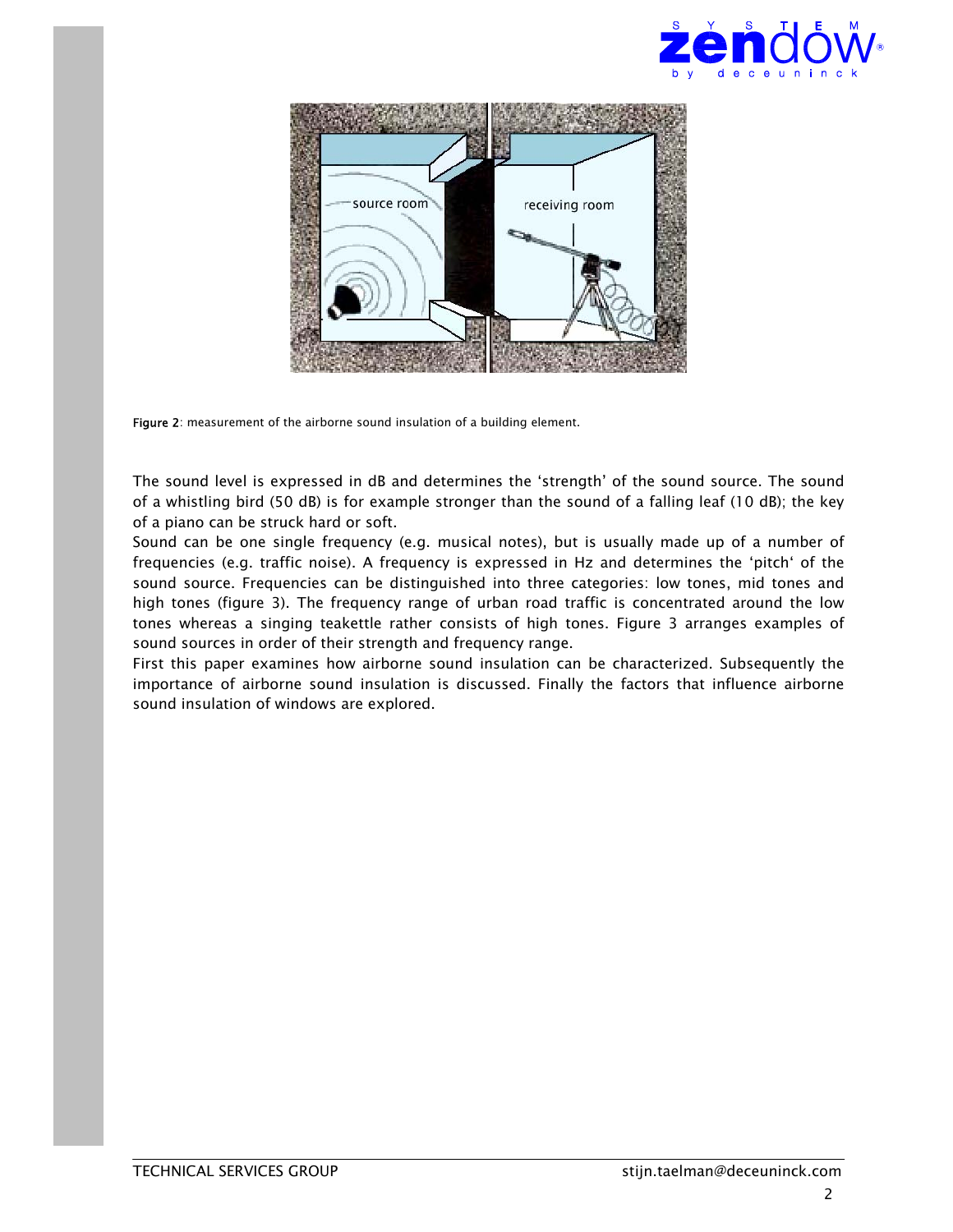

#### sound level [dB]



Figure 3: example sound sources arranged in order of sound level and frequency range.

## Characterization

Instead of listing the airborne sound insulation by frequency, technical documentation usually indicates a concise global performance. The European standard EN ISO 717-1 describes a method to express the airborne sound insulation by the single-number quantity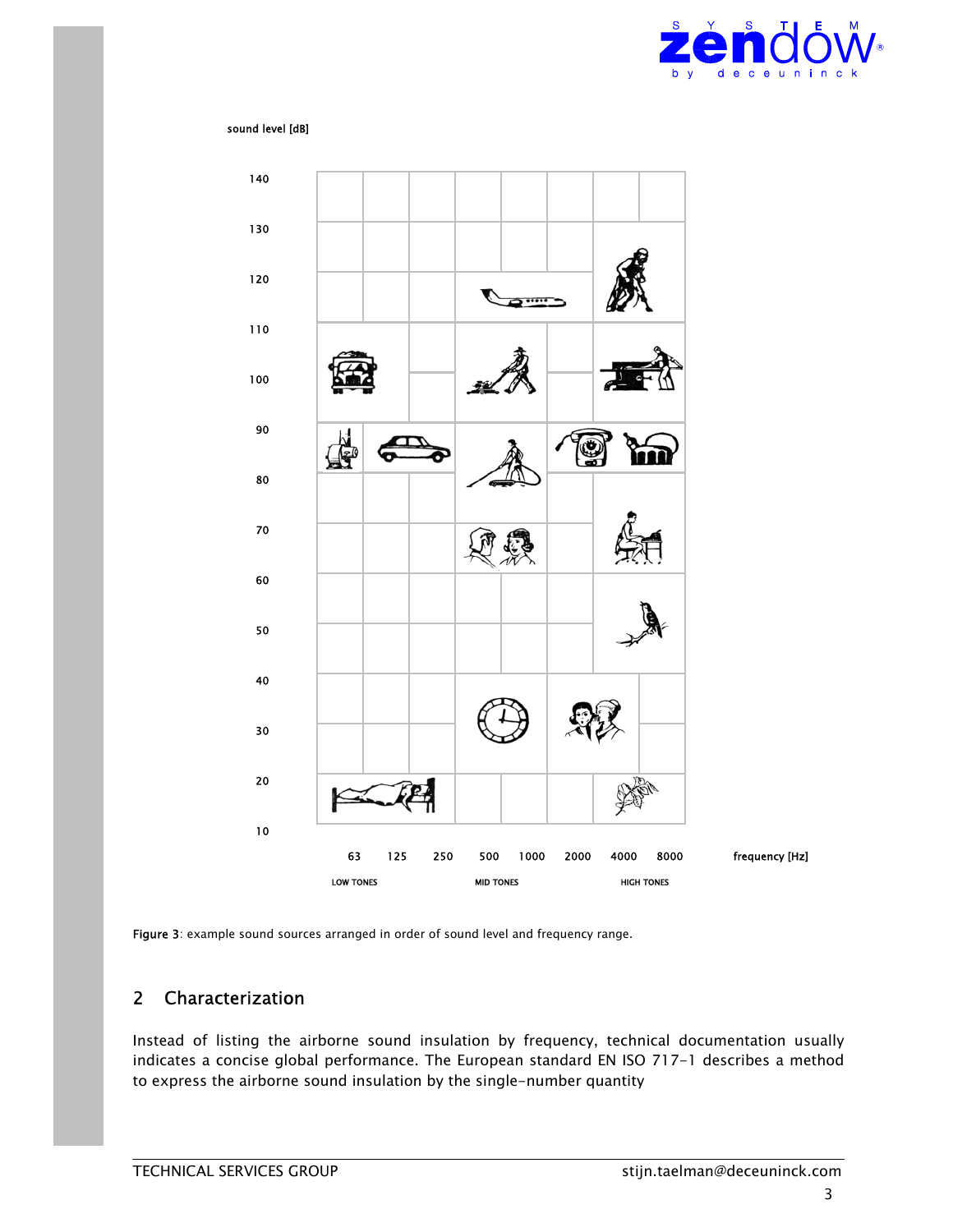

 $R_w$  (C;  $C_{tr}$ )

#### in which

 $R_w$  is the weighted sound reduction index in dB, C the adaptation term for pink noise (i.e. sound dominated by mid and high tones) and  $C_{tr}$  the adaptation term for road traffic noise (i.e. sound dominated by low and mid tones).

According to the nature of the sound source to be insulated the right adaptation term can be chosen (table 1). The airborne sound insulation then simply is the sum of the weighted sound reduction index and the adaptation term, i.e.  $R_w + C$  or  $R_w + C_{tr}$ . The higher the value  $R_w + C$  or  $R_w + C$  $C_{tr}$ , the better the airborne sound insulation. If for example the acoustic performance of a window is characterized by 40  $(-2; -6)$  dB and disco music has to be suppressed, the airborne sound insulation is  $40 - 6 = 34$  dB.

Table 1: adaptation term for different noise sources.

| type of noise source                                                                                                                                                                                                                           | adaptation term |
|------------------------------------------------------------------------------------------------------------------------------------------------------------------------------------------------------------------------------------------------|-----------------|
| living activities (talking, music, radio, tv)<br>children playing<br>railway traffic at medium and high speed<br>highway road traffic $> 80$ km/h<br>jet aircraft, short distance<br>factories emitting mainly medium and high frequency noise | C               |
| urban road traffic<br>railway traffic at low speeds<br>aircraft, propeller driven<br>jet aircraft, large distance<br>disco music<br>factories emitting mainly low and medium frequency noise                                                   | $C_{tr}$        |

However the in situ airborne sound insulation of a window will usually turn out lower than the insulation measured in a lab. Some causes are mentioned hereafter. A façade or room is usually made up of different building elements (e.g. a window in a wall) and thus the composite airborne sound insulation determines the final acoustic performance. Moreover the sound reduction index is measured in a lab which usually has different characteristics than the real construction. Thirdly sound not only goes directly through the window but also has indirect paths, like the floor or the ceiling (figure 4). This transfer of sound is known as flanking sound transmission.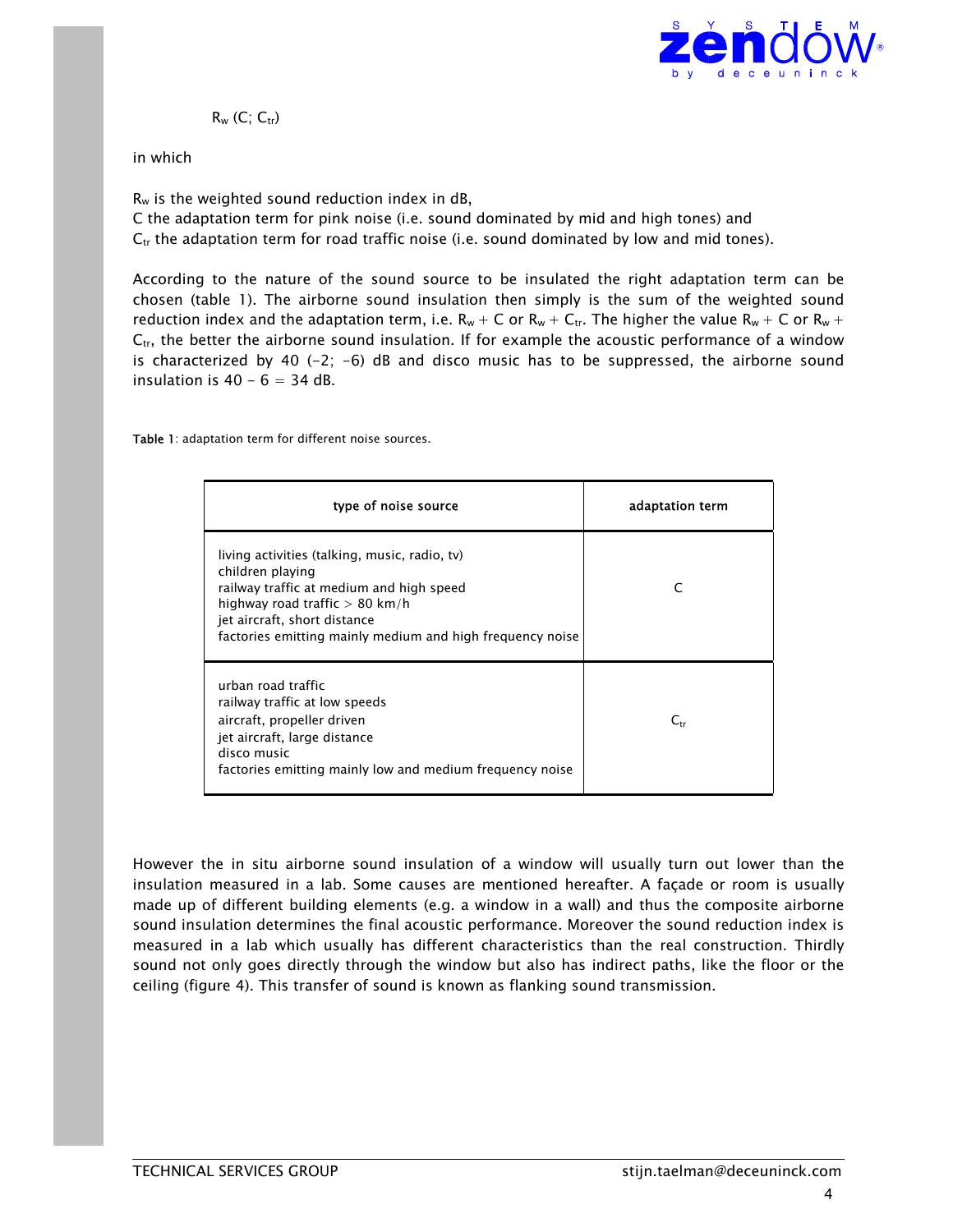![](_page_4_Picture_0.jpeg)

![](_page_4_Figure_1.jpeg)

Figure 4: direct (a) and flanking sound transmission (b).

## 3 Significance

Airborne sound insulation is an important issue in combating sound nuisance (figure 5). Sound is annoying when it is experienced by the person in question contrary to his present intentions. The main consequences of sound nuisance on man are: influence on the hearing (feeling of pain, reduction of the hearing sensitivity…), influence on other sensing organs (equilibrium disturbances…), psychic consequences (anxiety phenomena…), physiologic consequences (neurovegetal disturbances…) and influence on sleep.

Sound comfort is associated with a maximal permissible sound level. This limitation mainly depends on the nature of the sound source, the background noise, the inhabitant and his activities. Each item is briefly explained below.

![](_page_4_Picture_6.jpeg)

Figure 5: sound nuisance.

### 3.1 Nature of the sound source

Sound nuisance depends on the strength of the noise as well as on its frequency range and its fluctuations in time.

Not all frequencies are as much perceived by the human ear, even if their sound level is the same (figure 6). A person experiences for example a tone of 100 Hz less loud than a tone of 1000 Hz. The sound level perceived by the ear doesn't correspond to the physically measurable sound level. Halving the noise results physically in a reduction of the sound level with 3 dB, whereas this is only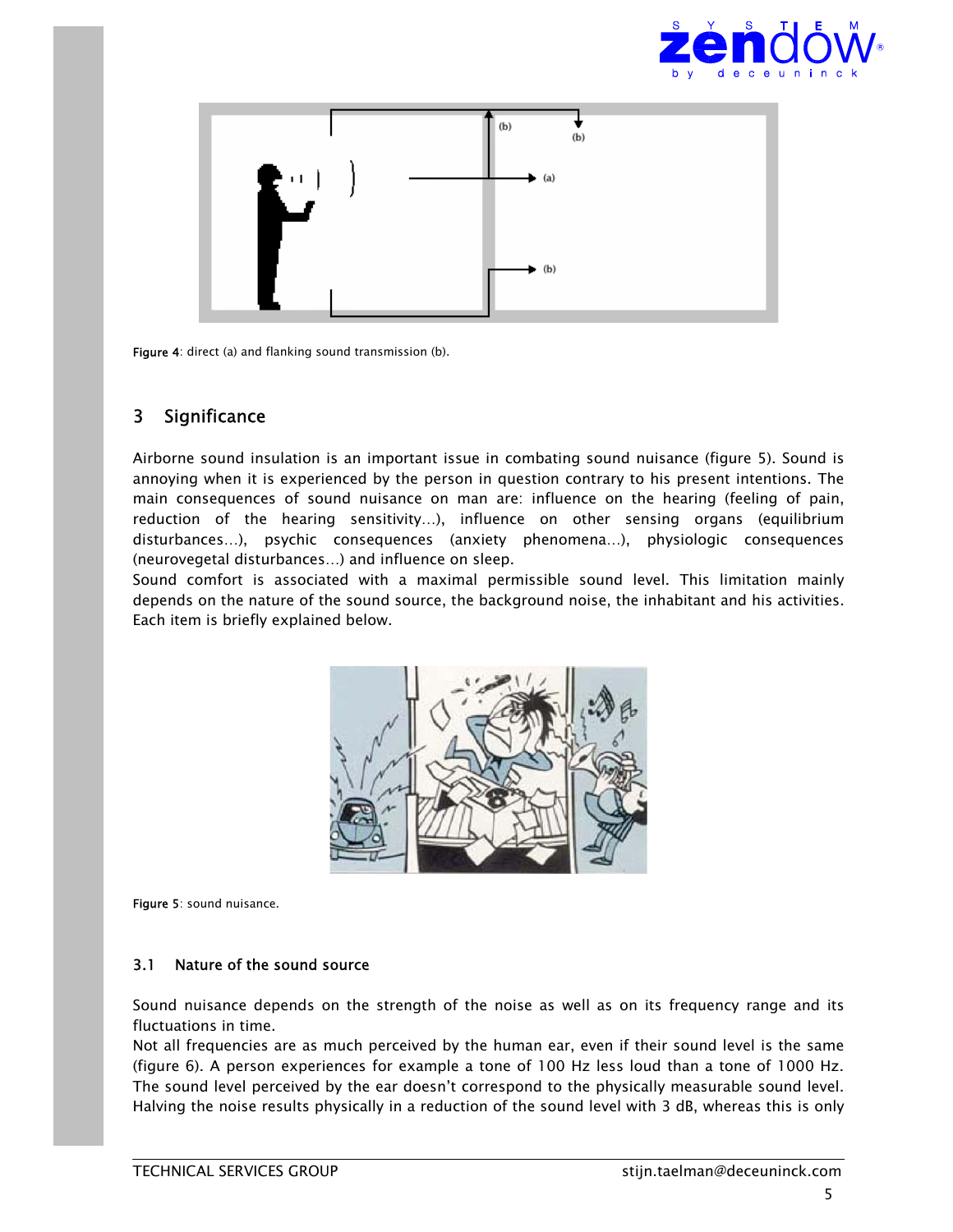![](_page_5_Picture_0.jpeg)

a perceptible difference for the human ear. A reduction of 10 dB is a halving of the noise to the humane ear. 5 dB is a class difference for our perception.

The curves of Fletcher and Munson show the perceived sound levels in function of the frequency and the physical sound level (figure 7).

![](_page_5_Picture_3.jpeg)

Figure 6: the human ear.

![](_page_5_Figure_5.jpeg)

Figure 7: the curves of Fletcher and Munson.

The duration of the sound events and how frequent they occur, also play an important part in the nuisance experience, e.g. a plane which flies over a couple of times a day can be more annoying than a plane which produces more noise but passes only once a day.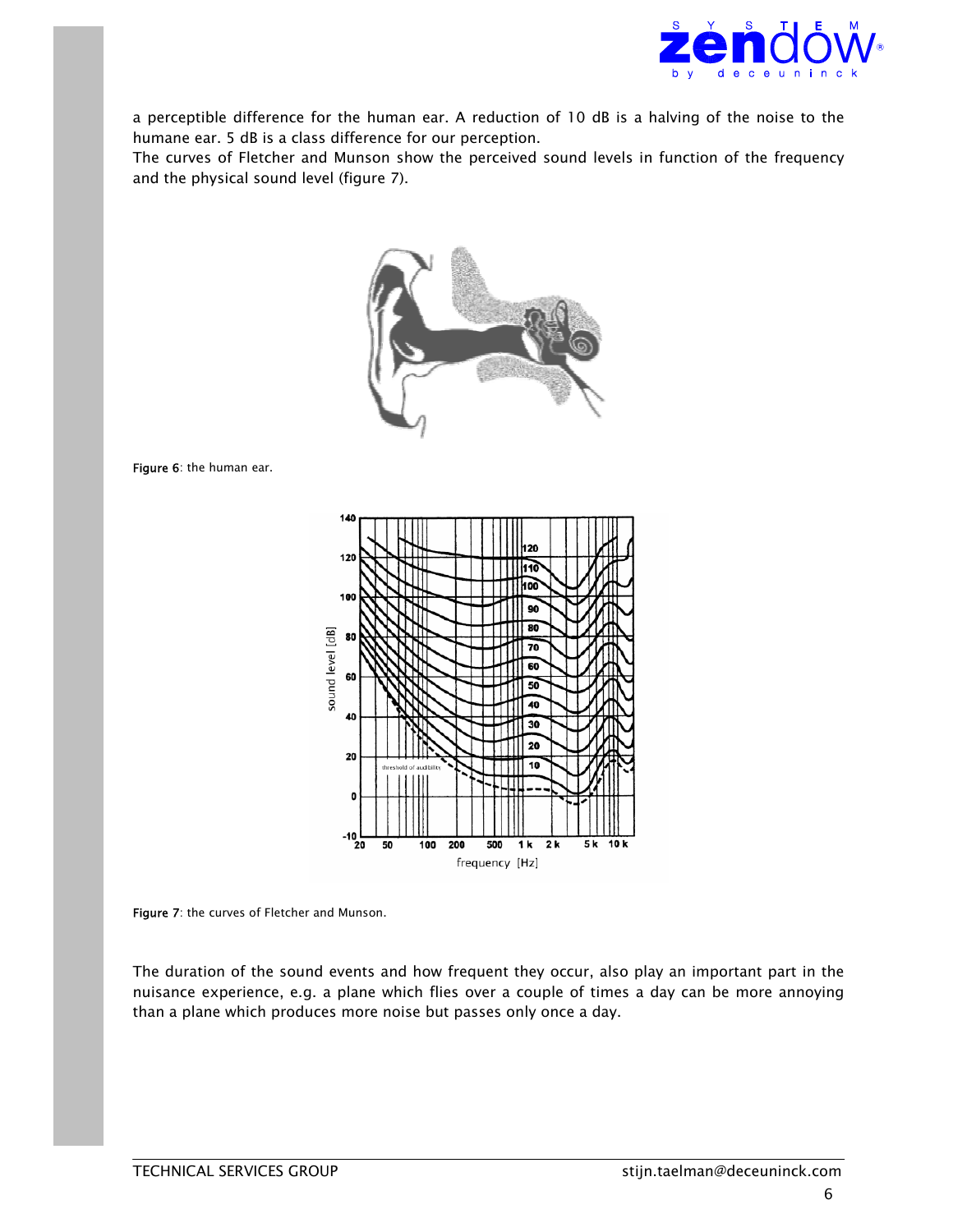![](_page_6_Picture_0.jpeg)

### 3.2 Background noise

The relative magnitude of the sound source compared to the background sound in the room is another important issue. A crossing motor bicycle will be more annoying in a rural environment than in the city.

### 3.3 Inhabitant

Psychological aspects also influence the experience of nuisance. For the same perceptible sound level noise from airplanes often appears more annoying than city noise. The idea that airplanes can crash sometime is probably the cause of this. Another phenomenon has to do with people who have experienced specific noise nuisance for a long time. These people often seem to have developed sentimentality for this nuisance.

### 3.4 Activity

Sleeping, studying… are activities which require more sound comfort than for example shaving or ironing.

### 4 Specification

The airborne sound insulation of windows mainly depends on the type of the glazing and the frame. Hereafter the individual acoustic performance of different glazings is treated as well as the influence of the frame on the total acoustic performance.

### 4.1 Airborne sound insulation of glazing

### 4.1.1 Single glazing

Globally the acoustic performance of single glazing increases with its thickness (table 2). The sound insulation of sound sources characterized by C is a bit higher than the insulation of sound sources characterized by  $C_{tr}$ . If the glazing thickness increases from 4 to 19 mm, an extra sound insulation of ca. 7 dB is obtained.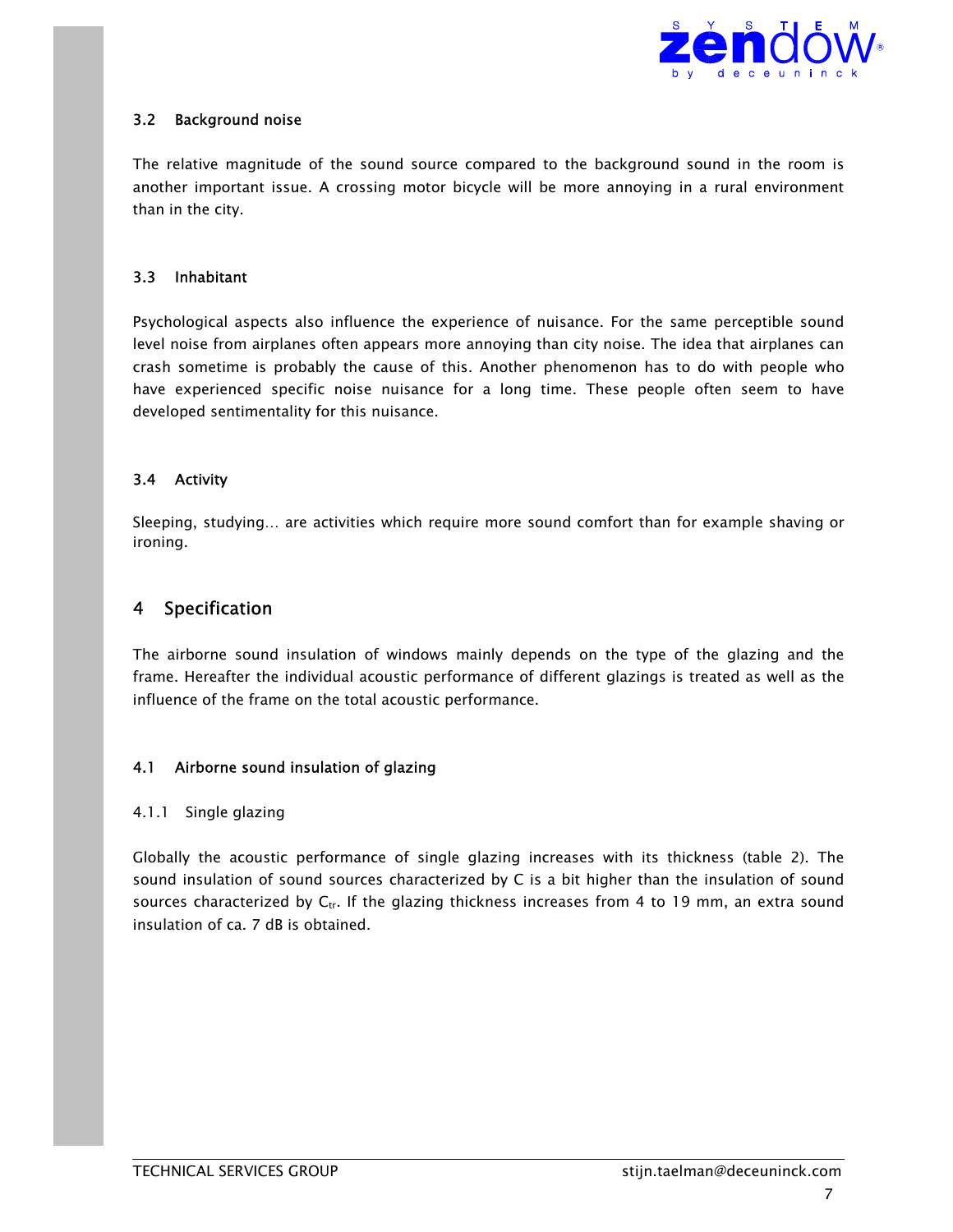![](_page_7_Picture_0.jpeg)

Table 2: acoustic performance of single glazing.

| thickness | $R_w + C$ | $R_w + C_{tr}$ |
|-----------|-----------|----------------|
| [mm]      | [dB]      | [dB]           |
| 4         | 29        | 27             |
| 5         | 29        | 28             |
| 6         | 30        | 29             |
| 8         | 31        | 30             |
| 10        | 32        | 31             |
| 12        | 34        | 32             |
| 19        | 36        | 34             |

### 4.1.2 Thermal glazing

Thermal glazings cover all glazings that are treated to have a better thermal performance (e.g. double or triple glazings, coated glazings, glazings containing thermally insulating gases…). In general thermal glazings perform acoustically better when the thickness of the individual glass panes is increased and the air gap between the glass panes is expanded. Table 3 illustrates this statement on the basis of some examples. It appears that for standard thermal glazings the effect of the thickness of the glass panes is more efficient. However this statement doesn't count for large air gaps. Comparing table 2 to table 3 makes clear that standard double glazing is less sound insulating than single glazing with the same total glazing thickness.

Triple glazing doesn't improve the sound insulation compared to double glazing, unless the air gaps become large.

Table 3: acoustic performance of double glazing.

| type         | $R_w + C$<br>[dB] | $R_w + C_{tr}$<br>[dB] |
|--------------|-------------------|------------------------|
| $4 - 12 - 4$ | 30                | 27                     |
| $4 - 16 - 4$ | 30                | 27                     |
| $6 - 12 - 6$ | 32                | 30                     |
| $6 - 16 - 6$ | 32                | 28                     |
| $8 - 12 - 8$ | 32                | 31                     |
| $8 - 16 - 8$ | 33                | 30                     |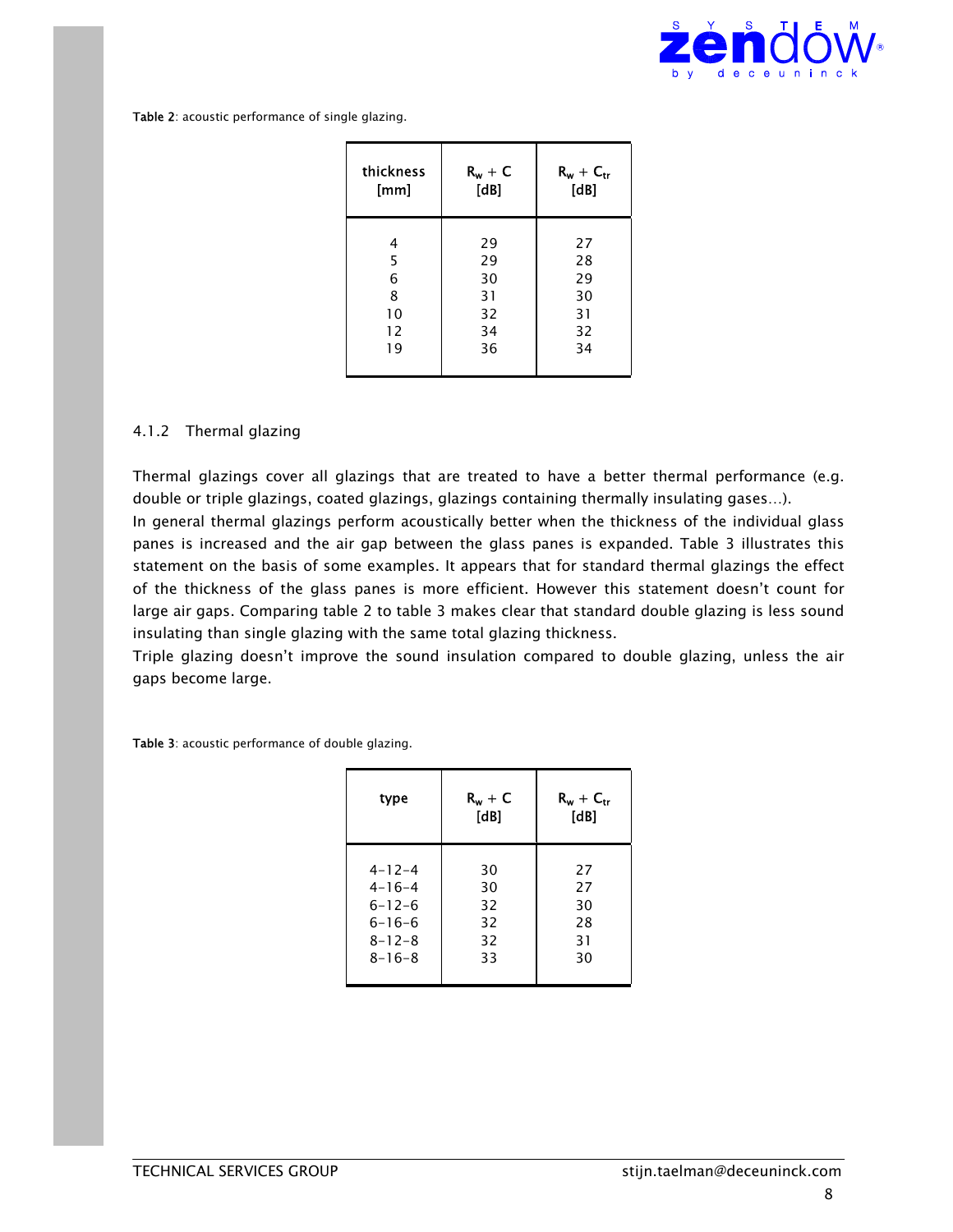![](_page_8_Picture_0.jpeg)

### 4.1.3 Acoustic glazing

Acoustic glazings cover all glazings that are treated to have a better acoustic performance. An acoustic glazing simultaneously can be a thermal glazing and vice versa.

The first way to improve the sound insulation of a glazing is to combine glass panes with a different thickness. These 'asymmetric' glazings lead to a perceptible difference compared to standard double glazing with the same glazing thickness (table 4).

Table 4: acoustic performance of asymmetric glazing.

| type          | $R_w + C$<br>[dB] | $R_w + C_{tr}$<br>[dB] |
|---------------|-------------------|------------------------|
| $4 - 12 - 6$  | 32                | 29                     |
| $4 - 12 - 8$  | 33                | 30                     |
| $4 - 16 - 8$  | 34                | 30                     |
| $6 - 12 - 8$  | 33                | 30                     |
| $6 - 12 - 10$ | 36                | 33                     |
|               |                   |                        |

The use of laminated glazing is another way to improve the acoustic performance of windows. Laminated glazing is made up of glass panes which are joined together by a transparent elastic layer. In this text two glass panes of 3 mm thickness divided by one elastic layer is indicated by 33.1. A double layer gives 33.2. Laminated single glazing can lead to a class difference and this rather for sound sources characterized by C (table 5). When one glass pane of a double glazing is laminated, a similar conclusion can be drawn.

Table 5: acoustic performance of laminated glazing.

| type            | $R_w + C$<br>[dB] | $R_w + C_{tr}$<br>[dB] |
|-----------------|-------------------|------------------------|
| 33.1            | 35                | 33                     |
| 44.1            | 36                | 35                     |
| $6 - 12 - 33.1$ | 36                | 32                     |
| $8 - 12 - 44.1$ | 38                | 35                     |
| $8 - 12 - 44.2$ | 39                | 35                     |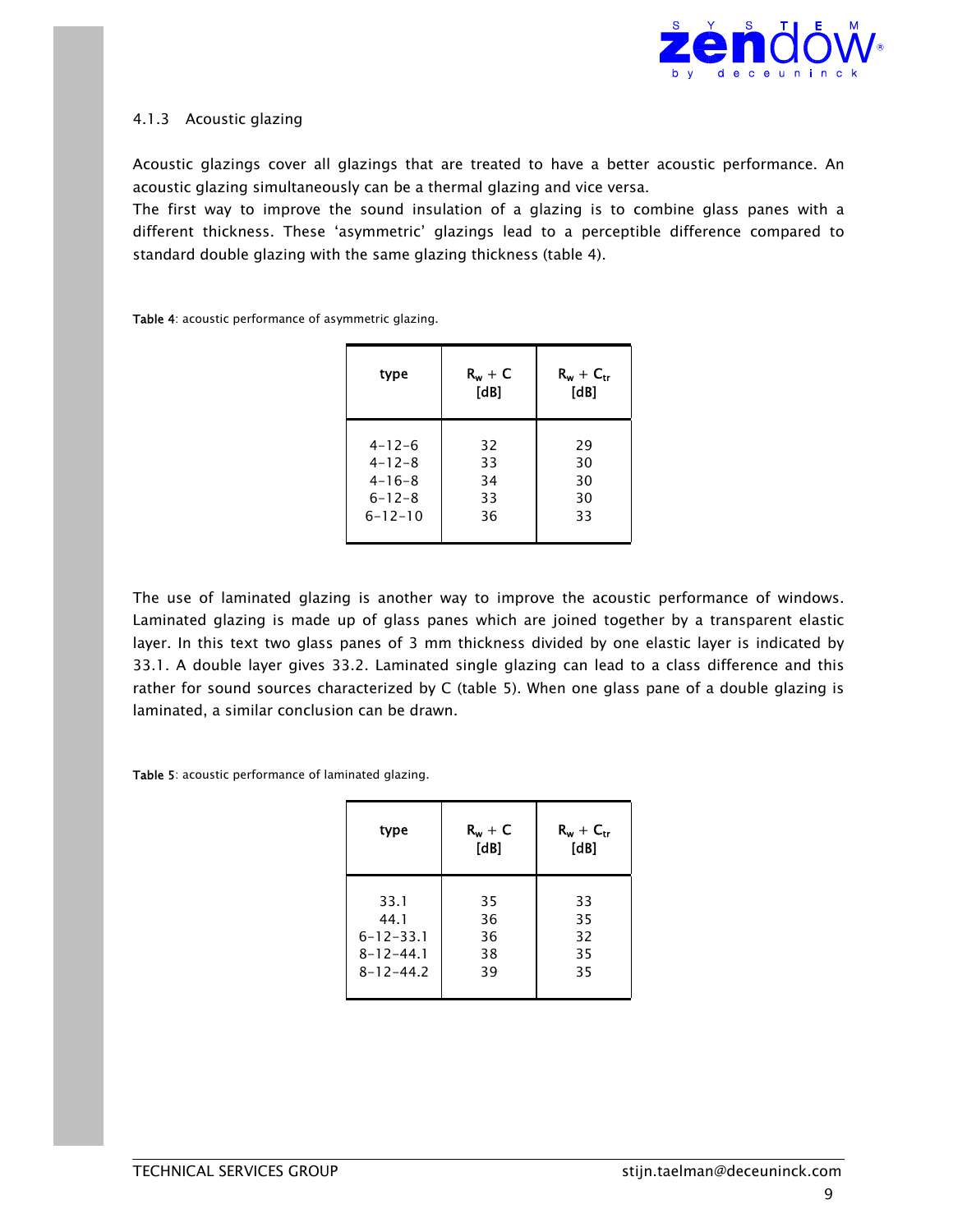![](_page_9_Picture_0.jpeg)

Finally the dry air in double or triple glazing can be replaced by special gases (like  $SF_6...$ ). Generally these gases create a better sound insulation for sound sources characterized by C. Sound sources characterized by  $C_{tr}$  usually are less insulated.

The former three techniques can also be combined to obtain an even better acoustic performance. Table 6 lists a number of glazings which are both laminated and asymmetric.

Table 6: acoustic performance of asymmetric and laminated glazing.

| type               | $R_w + C$<br>[dB] | $R_w + C_{tr}$<br>[dB] |
|--------------------|-------------------|------------------------|
| $4 - 12 - 33.1$    | 33                | 30                     |
| $6 - 12 - 44.1$    | 37                | 33                     |
| $44.2 - 20 - 64.2$ | 45                | 40                     |

#### 4.2 Influence of the frame on the sound insulation of windows

#### 4.2.1 Gaskets

A direct correlation exists between the airborne sound insulation of a window and its air tightness, i.e. the more tight a window the better its insulation. The tightness of a window mainly depends on the performance of the gaskets and the installation accuracy (figure 8). Poorly installed windows bring along chinks which can reduce the sound insulation 5 to 10 dB. This reduction particularly has an effect on the insulation of sound sources characterized by C.

![](_page_9_Figure_8.jpeg)

Figure 8: performance of gaskets in the zone between frame and sash.